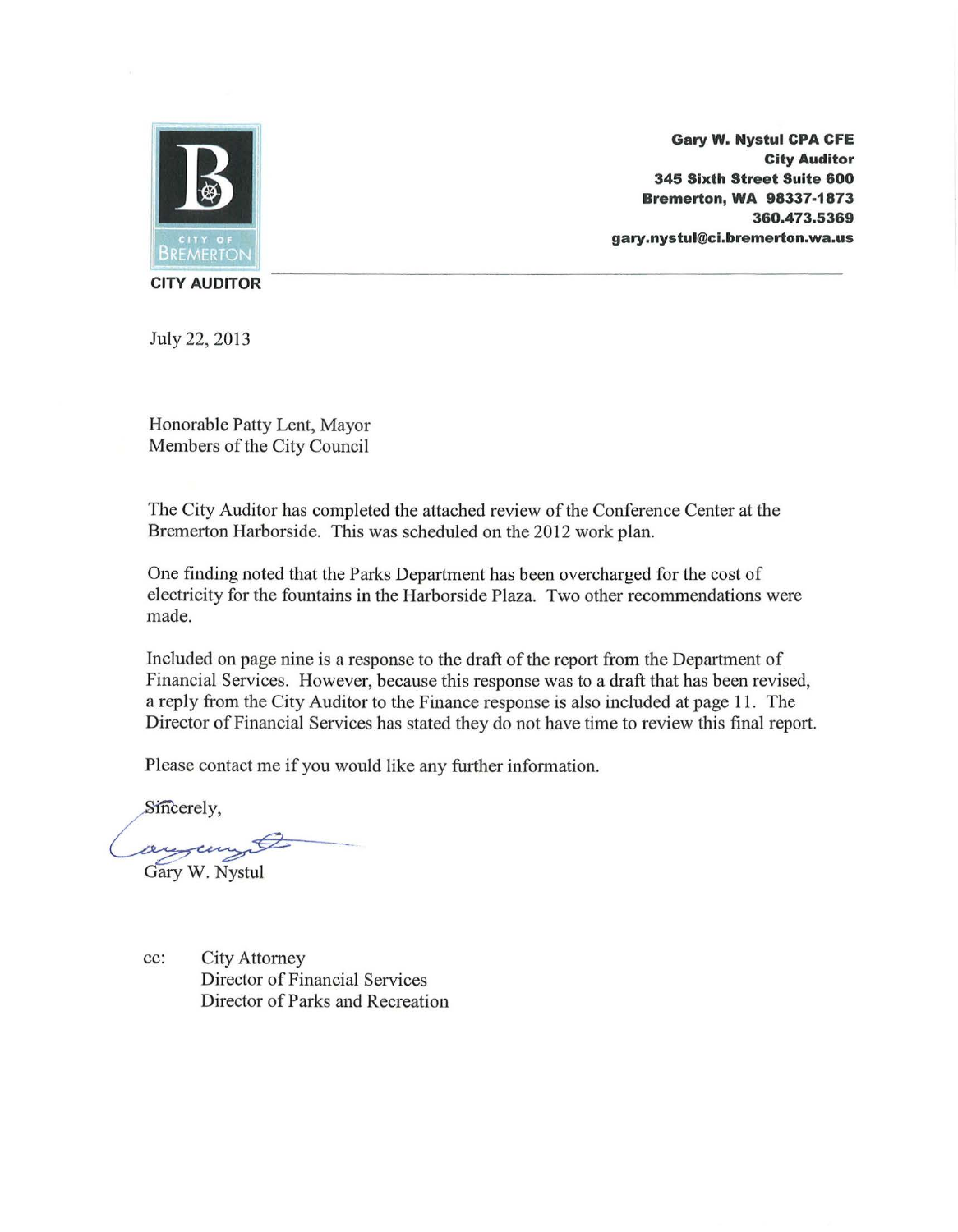# **KITSAP CONFERENCE CENTER REVIEW**

#### **Purpose**

The City Auditor routinely reviews various funds, departments and divisions. This review of the financial operations of the Kitsap Conference Center at the Bremerton Harborside was scheduled on the 2012 work plan.

#### **Scope**

The revenue and expenses for 2011 for the Conference Center Operations Fund (Fund 120) were reviewed. Portions of the Parking Fund, and the General Fund-Parks and Recreation, which were classified as related project expenses, were also included.

#### **Statement of Auditing Standards**

This performance audit was conducted in accordance with Generally Accepted Govemment Auditing Standards, except section 3.82 requiring an external peer review. Those standards require the auditor to plan and perform the audit to obtain sufficient, appropriate evidence to provide a reasonable basis for findings and conclusions based on audit objectives. The auditor believes that the evidence obtained provides a reasonable basis for the findings and conclusions based on the audit objectives.

### **Objectives**

- Review revenue and expense of the Kitsap Conference Center
- Review compliance with the cost sharing agreements related to the plaza, parking garage and common areas
- Review the city's intema1 cost allocations to the Conference Center

### **Summary of Results**

- The Parks Department has been overcharged by more than \$20,000 per year for the electricity to operate the fountains in the Plaza
- Net income from the Conference Center management contract has declined and has operated at a loss since 2011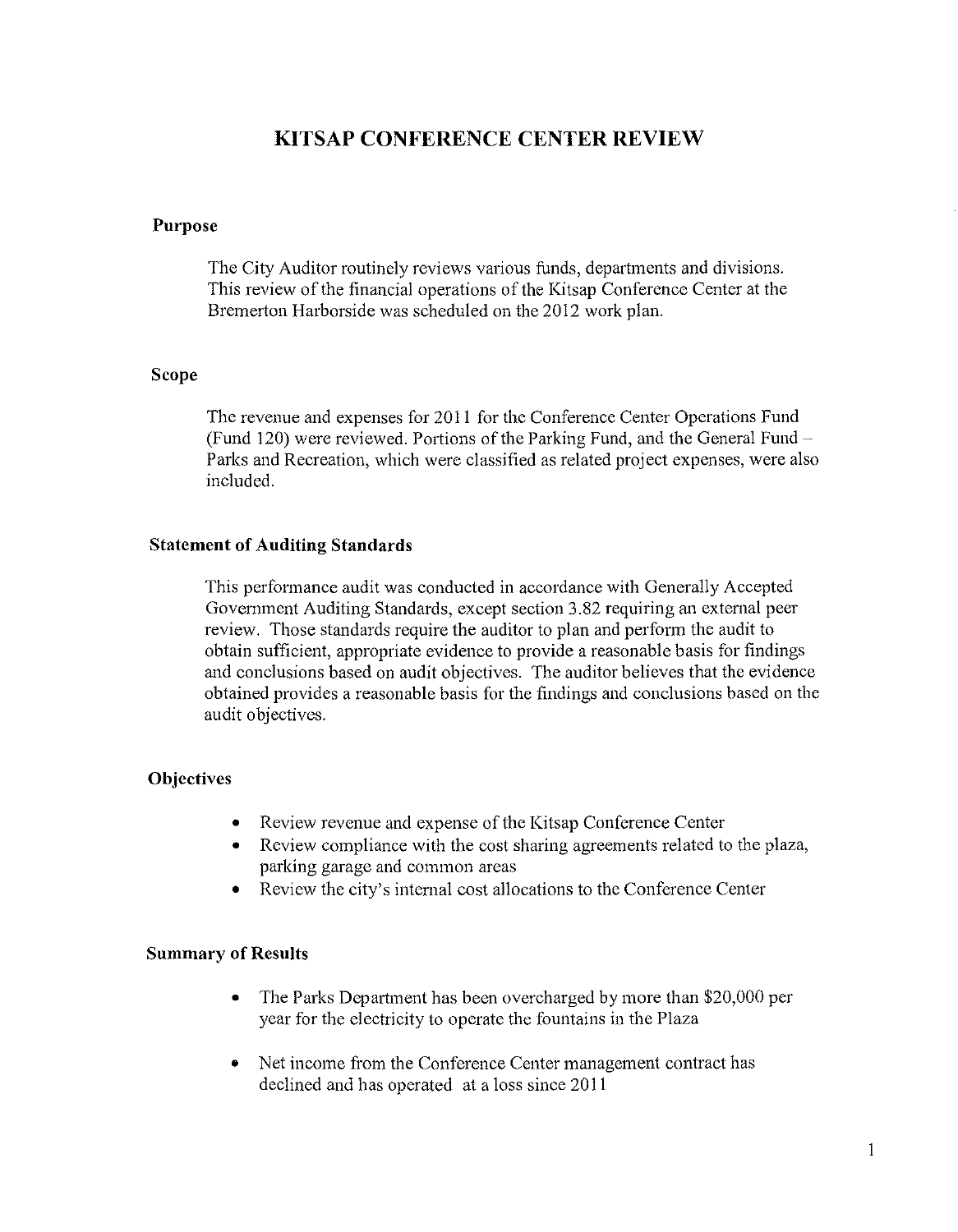## **BACKGROUND**

The City of Bremerton and Kitsap Transit constructed the Kitsap Conference Center at the Bremerton Harborside and the Commuter Retail Building which opened in August 2004. The project consists of a conference center, three levels of parking garage, a central plaza with water feature fountains, restaurant pad (sold to a third party), hotel pad (sold to a third party), offices and retail spaces.

Since the opening, the city has contracted with Columbia Hospitality, Inc. (CHI) to operate and manage the Conference Center. They promote the center and book events such as weddings, conferences, meetings, dinners, etc. They collect the revenue from these events and pay the staff and expenses. The city maintains the plaza area including the fountains, the parking garage, and the conference center building.

The three parking levels have shared ownership. Level Pl is primarily owned by Kitsap Transit who also leases parking spaces to the Hampton Inn. However, the city granted a perpetual easement for 80 parking spaces on Pl to Mad Anthony's, Inc., for Anthony's Restaurant. Levels P2 and P3 are owned by the city which receives all of the parking revenue. The city cleans and maintains the entire garage including lighting.

Kitsap Transit owns the office building and the retail spaces along the transit center walkway facing the plaza. Kitsap Transit also owns parking levels under their building which includes HOY parking.

# **Conference Center**

The Conference Center Operations Fund records all revenue and expense including a summary entry for the activity of Columbia Hospitality. The total revenue received by CHI is recorded as Activity Fees and the expenses are recorded as Professional Services Ext. Other revenue includes a transfer from the Lodging Tax Fund to support operations.

Columbia Hospitality, Inc. is paid a fixed fee plus an incentive fee to operate the Conference Center. They deposit all revenue into bank accounts (which they maintain in the name of the city) from which they make disbursements to pay operational expenses and labor. None of the CHI employees are employees of the city.

The Conference Center Replacement Reserve is an allocation, required by the management contract, to set aside 3% of gross revenue. This amount is used to replace furniture, fixtures, and equipment. It is held by CHI and expended as needed with notice provided to the city.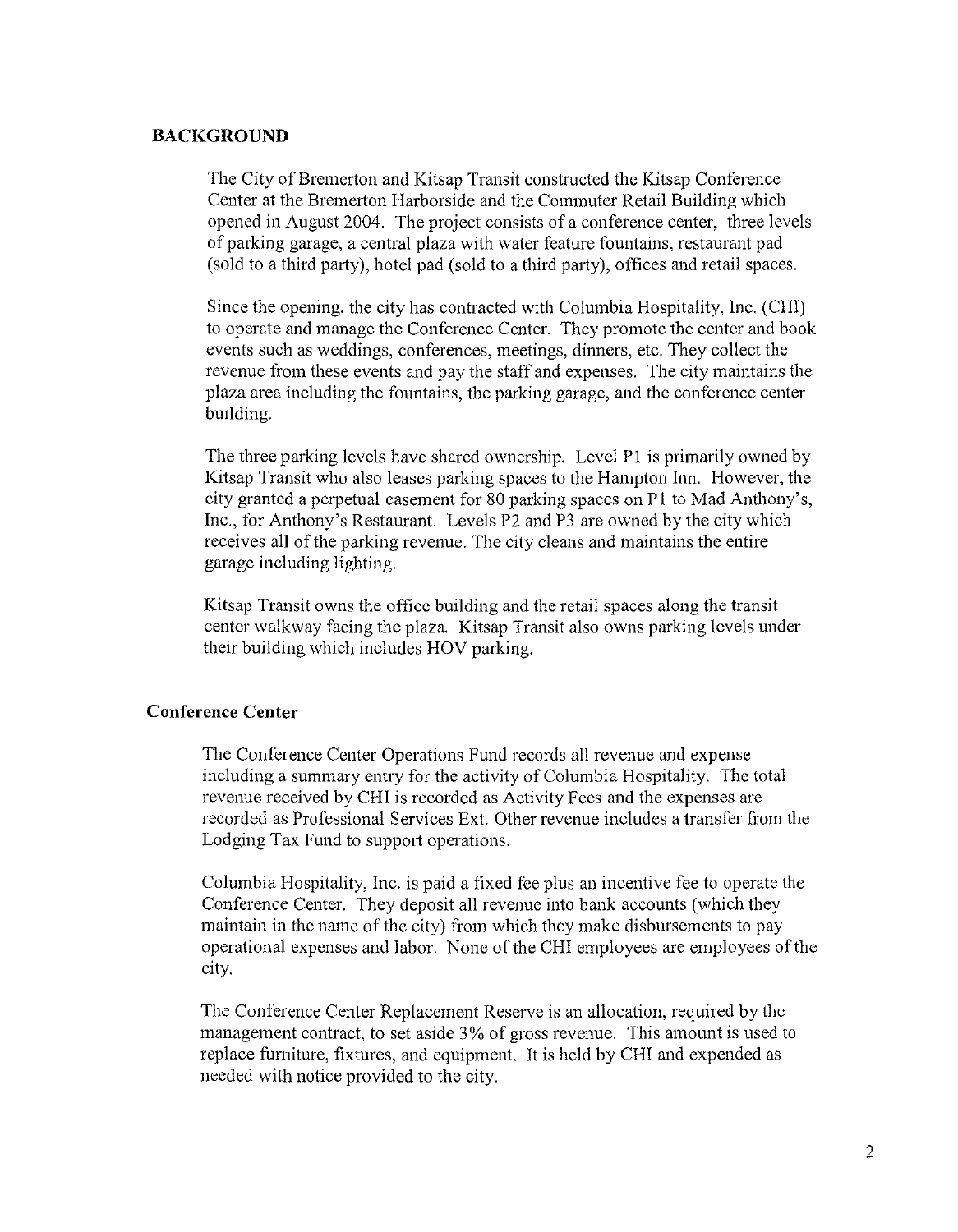In 2012, the Columbia Hospitality revenue was \$1,185,923 and expenditures were \$1,304,513 for an operating loss of \$118,590. This includes the replacement reserve expense of \$35,562. The Columbia Hospitality net operating income (or loss), including the replacement reserve allocation, is as follows.

| 2009 | \$97,501    |
|------|-------------|
| 2010 | 1,800       |
| 2011 | (65, 175)   |
| 2012 | \$(118,590) |

City expenses in the Conference Center Fund have included an allocation of salaries and wages for Parks Department personnel who maintain the fountains, clean the plaza, and maintain the landscaping. Additional costs include an allocation for insurance of the Conference Center and an allocation for the city facilities maintenance personnel's time maintaining the building and exterior.

#### **Plaza**

The Plaza is the space between the Kitsap Transit/Conference Center building and the Hampton Inn. It includes the main fountain, the stair step fountain, and the landscaping. Expenditures for the fountains are charged to Conference Center Fountains in the General Fund. These costs include electricity, repairs and maintenance of the fountains.

#### **Parking Garage**

There are three levels of parking referred to as P1, P2 and P3. P1 is primarily owned by Kitsap Transit. They rent space to the Hampton Inn by agreement between those parties. Spaces are also provided to serve the retail spaces in the Commuter Retail Building (Starbucks, Subway, Taco Del Mar and etc.). The city granted a perpetual easement of 80 spaces to Anthony's Restaurant. Kitsap Transit also has a connected parking level for its commuter and staff vehicles.

Levels P2 and P3 are owned by the city. Monthly and daily parking is managed by the city's parking contractor. The parking contractor collects all of the fees, enforces parking and remits the money to the city. Events in the Conference Center also use the parking with varying fees. Revenue is deposited into the Parking Fund. Expenditures for some expenses such as maintenance are charged to the Parking Fund.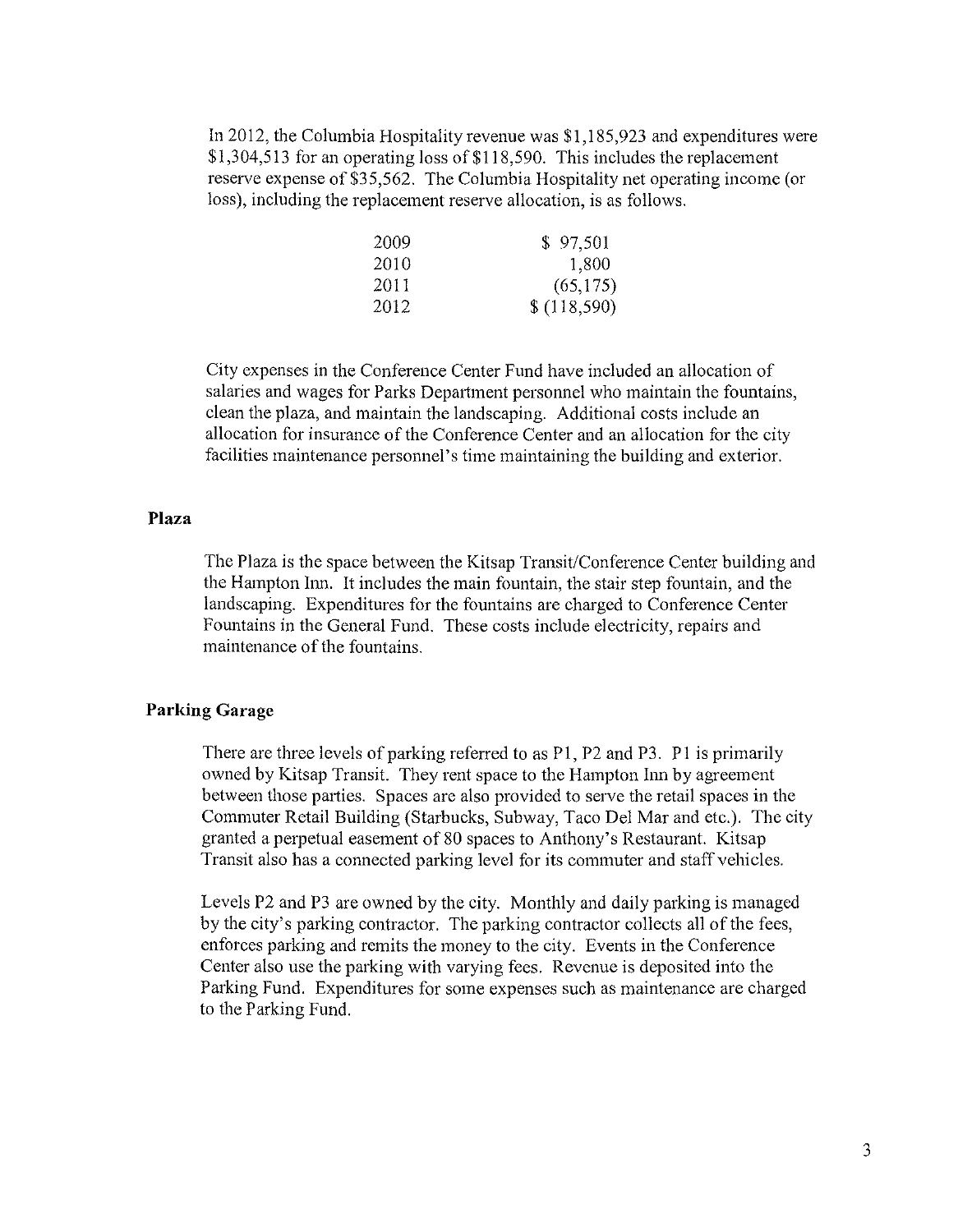## **FINANCIAL ANALYSIS**

#### Conference Center

The Conference Center Fund includes revenue and expense from the operations by Columbia Hospitality, city overhead cost allocations, and some expenditures for maintenance of the Plaza. The following pro-fonna statement of the financial activity has been prepared to include just revenue and expense of the Conference Center for 2012. This statement does not consider any additional costs for electricity which the Parks Department may have been paying. It also does not include any allocation for cost of space or depreciation. It is intended to give an overview of revenue and expenses that one might include in analyzing the Conference Center as a business unit.

| Revenue                      |             |     |
|------------------------------|-------------|-----|
| Conference Center Operations | \$1,185,923 | (1) |
| Investment Income            | 2,621       |     |
| Lodging Tax Transfer         | 155,000     |     |
| <b>Total Revenue</b>         | 1,343,544   |     |
| <b>Expenses</b>              |             |     |
| Conference Center Expenses   | 1,332,991   | (2) |
| Supplies                     | 1,008       |     |
| Professional Services IFD    | 70,030      |     |
| Telecommunications           | 2,175       |     |
| Insurance                    | 25,650      |     |
| Water/Sewer/Storm            | 682         |     |
| Equipment Repair             | 2,124       |     |
| Building Maintenance         | 30,133      |     |
| City Facilities Department   | 23,109      |     |
| Other                        | 6,688       |     |
| <b>Total Expenses</b>        | 1,494,590   |     |
| Net Operating Loss           | (\$151,046) |     |

**Reconciliation of City Financial Records above to Columbia Hospitality Financial Summary** 

| CHI Revenue         | $1,185,923$ (1) |     |
|---------------------|-----------------|-----|
| <b>CHI</b> Expenses | 1,332,991       | (2) |
| Subtotal            | (147.068)       |     |
| Change in Reserves  | 28,478          |     |
| Net Loss            | (118,590)       |     |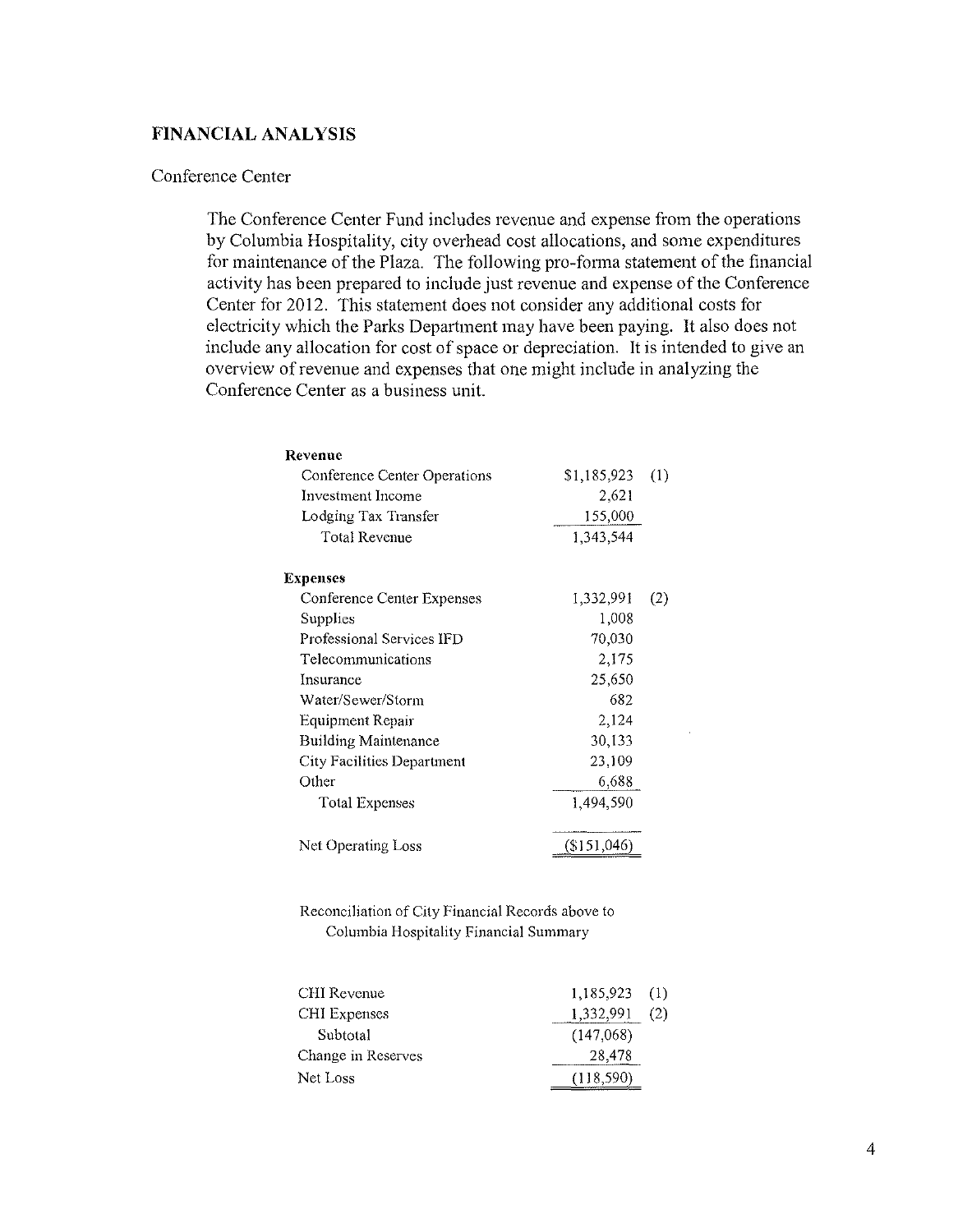Plaza And Parking Garage

There are two written agreements which address the sharing of expenses for the Plaza and the Parking Garage. One agreement is the Harborside Conference Center Parking and Plaza Agreement, dated March 26, 2009. Under this agreement Kitsap Transit agreed to pay 33 113% of all maintenance and operating expenses for the plaza and fountains, which includes supplies, services and electricity, but does not include labor or capital expenditures. Kitsap transit has agreed to pay 22.7% of the management, operating and maintenance expenses of the parking garage.

The other agreement is an easement between the City and Mad Anthony's Inc. dated October 25, 2004. This obligated Mad Anthony's to pay 8 1/3% of the shared utility costs of the parking garage and a proportional share of maintenance.

There are no written agreements between the city and the Port of Bremerton relating to parking garage cost sharing. They have not made any payments to the city.

In 2011 these allocations were calculated as follows.

| <b>FOUNTAINS</b>                        | Kitsap Transit | Anthony's |  |
|-----------------------------------------|----------------|-----------|--|
| (General Fund - Project 5146)           |                |           |  |
| Salaries & Wages                        |                |           |  |
| Fountain Repair Parts                   | 33.33%         |           |  |
| Electricity                             | 33.33%         | 8.33%     |  |
| Water                                   | 33.33%         | 8.33%     |  |
| <b>Equipment Repair</b>                 | 33.33%         |           |  |
| Fountain Maintenance                    | 33.33%         |           |  |
| PLAZA                                   |                |           |  |
| (Conference Center Fund - Project 5603) |                |           |  |
| Salaries, Wages, Benefits               | 33.33%         |           |  |
| Water                                   |                | 8.33%     |  |
| PARKING GARAGE                          |                |           |  |
| (Parking Fund - Project 43012)          |                |           |  |
| City Parking Contractor                 |                | 3.80%     |  |
| Electricity                             | 22.70%         | 8.33%     |  |
| Elevator & HVAC Maintenance             | 22.70%         | 8.33%     |  |
| City Facilities Maintenance             | 22.70%         | 8.33%     |  |
| Security Contractor                     | 22.70%         | 15.20%    |  |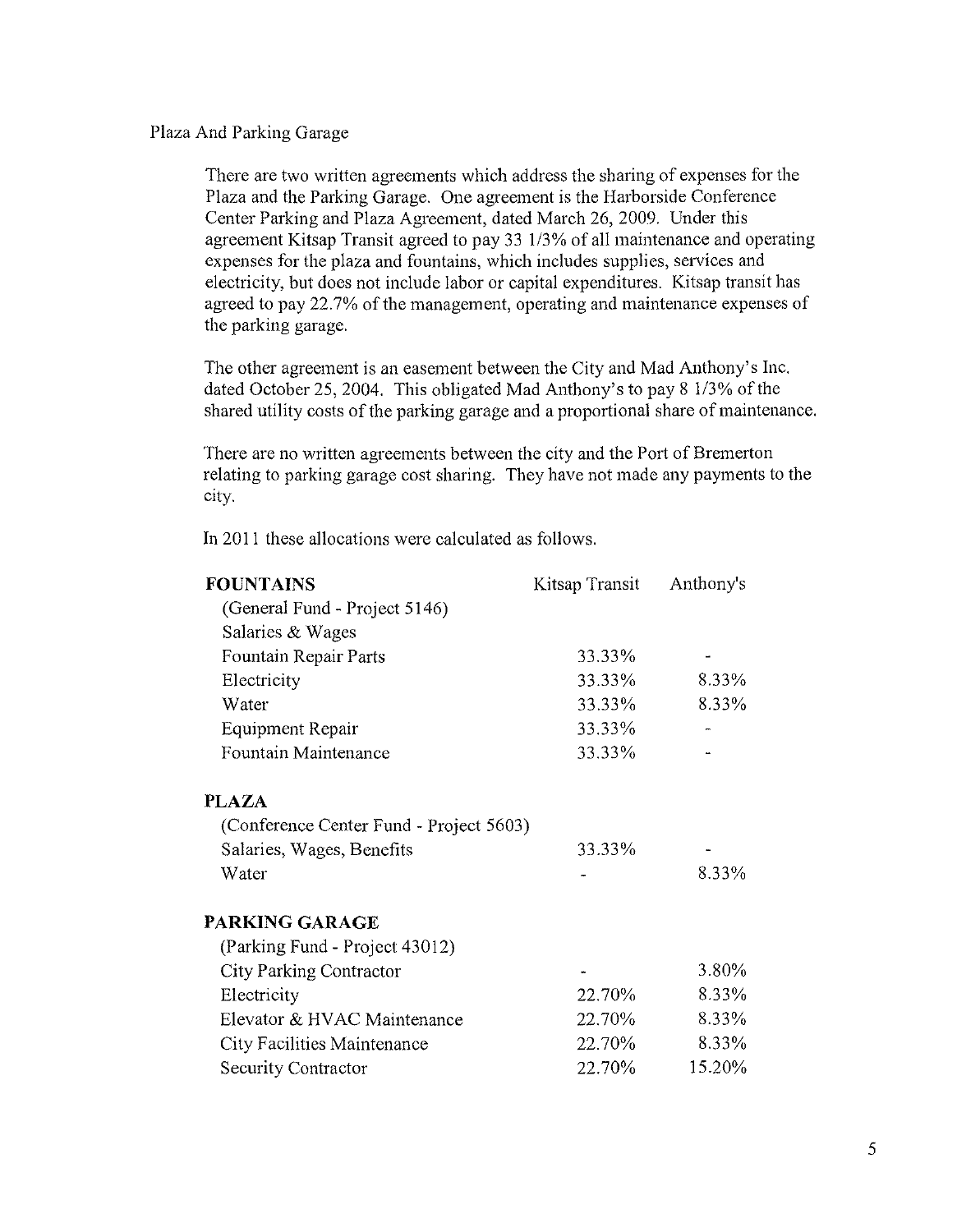# **FINDINGS AND RECOMMENDATIONS**

## **FINDING: The Parks Department has been overcharged for the cost of electricity for the fountains and lights in the plaza.**

#### **Criteria**

The Parks Department should only pay the actual or reasonably estimated cost of electricity for the operation of the fountains and lights in the plaza and related boardwalk lighting.

#### **Condition**

Only one electric meter was installed when the Conference Center was constructed. This electric meter is for the Conference Center, parking garage, fountains, elevators, boardwalk and plaza lighting. A city read sub-meter was later added with the intent to measure electricity for the Conference Center. However, it measures only two of the three circuits serving the Conference Center. In a further effort to allocate cost, a calculation was made to estimate the monthly cost of electricity for the parking garage lights. This amount remained constant for 2009 through 2012.

The monthly cost allocation starts with the PSE invoice for the total building. The estimated fixed amount for the parking garage lights is subtracted. The computed use from the Conference Center sub-meter is subtracted. The balance is assumed to be Parks Depatiment for the fountains, plaza lights and boardwalk.

The fountains are turned off in November, December, January and February. However, the parks depatiment is still being charged over \$5,000 per month during these months when the fountains are not operating. Most of this cost likely belongs to the Conference Center. The following table shows the actual charge to the Parks Depatiment for the fountains in 2011 and 2012.

| Jan                                                                          | Feb |  | Mar Apr May Jun Jul Aug Sep Oct Nov Dec |  |  |  |  |
|------------------------------------------------------------------------------|-----|--|-----------------------------------------|--|--|--|--|
| 2011 7,435 8,661 5,604 4,745 5,721 5,348 4,134 4,752 4,763 5,076 5,658 5,555 |     |  |                                         |  |  |  |  |
| 2012 6,442 6,100 6,056 4,355 4,668 4,620 4,993 5,375 5,076 5,211 5,504 5,393 |     |  |                                         |  |  |  |  |

#### **Cause**

When the conference center was built, only one electric meter was installed for the city account. This meter measures the electricity for the conference center,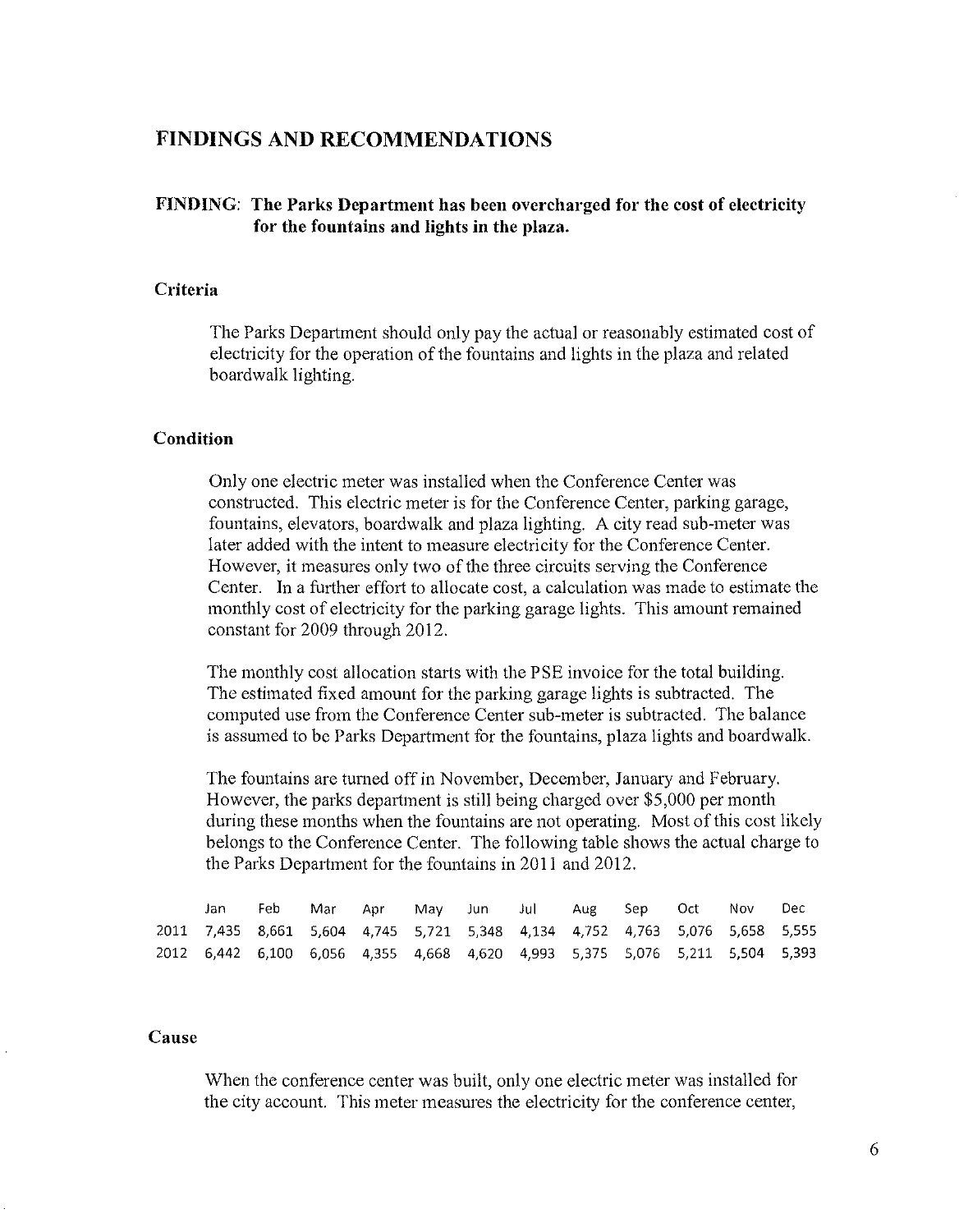HV AC, parking garage lights, fountains, plaza lighting, boardwalk and some signs. The city read sub meter was installed with the intent to measure the Conference Center use. However, it is only measuring two of three circuits serving the Conference Center. This cost has been added to the Parks Department and assumed to be a charge for the fountains.

The calculated amount for the monthly parking garage lights was increased to \$1,916.32 in 2009 and remained at that amount through 2012. For 2013 it was increased to \$1 ,953.69, an increase of 1.95%. However, the average cost per kilowatt hour paid to PSE in 2012 was 14.34% greater than 2009. The result is Jess electricity allocated for garage lighting and more to the Parks Department.

#### **Effect**

The Parks Department has overpaid for electricity by more than \$20,000 for several years. Therefore the cost of operating the Conference Center has been understated by this amount.

#### **Recommendations**

- 1. The Department of Financial Services should authorize and fund additional sub meters to be installed to measure electrical use for the conference center and/or the fountains and parking garage lighting. The use of these meters would ensure a more accurate allocation of costs.
- 2. The flat rate charged used for electricity in the parking garage was increased by 1.95% for 2013. Average electricity cost per kilowatt hour has increased by over 14% from 2009. A more reasonable adjustment should be made.
- 3. After electrical circuits are property identified and consumption accurately measured, the cost of electricity should be properly allocated to the actual user.

# **RECOMMENDATIONS AND OTHER OBSERVATIONS**

1. Net income from the Columbia Hospitality contract became a Joss in 2011 and 2012. The budget for 2013 is also estimating a loss of \$13,879. The city should monitor the overall operation.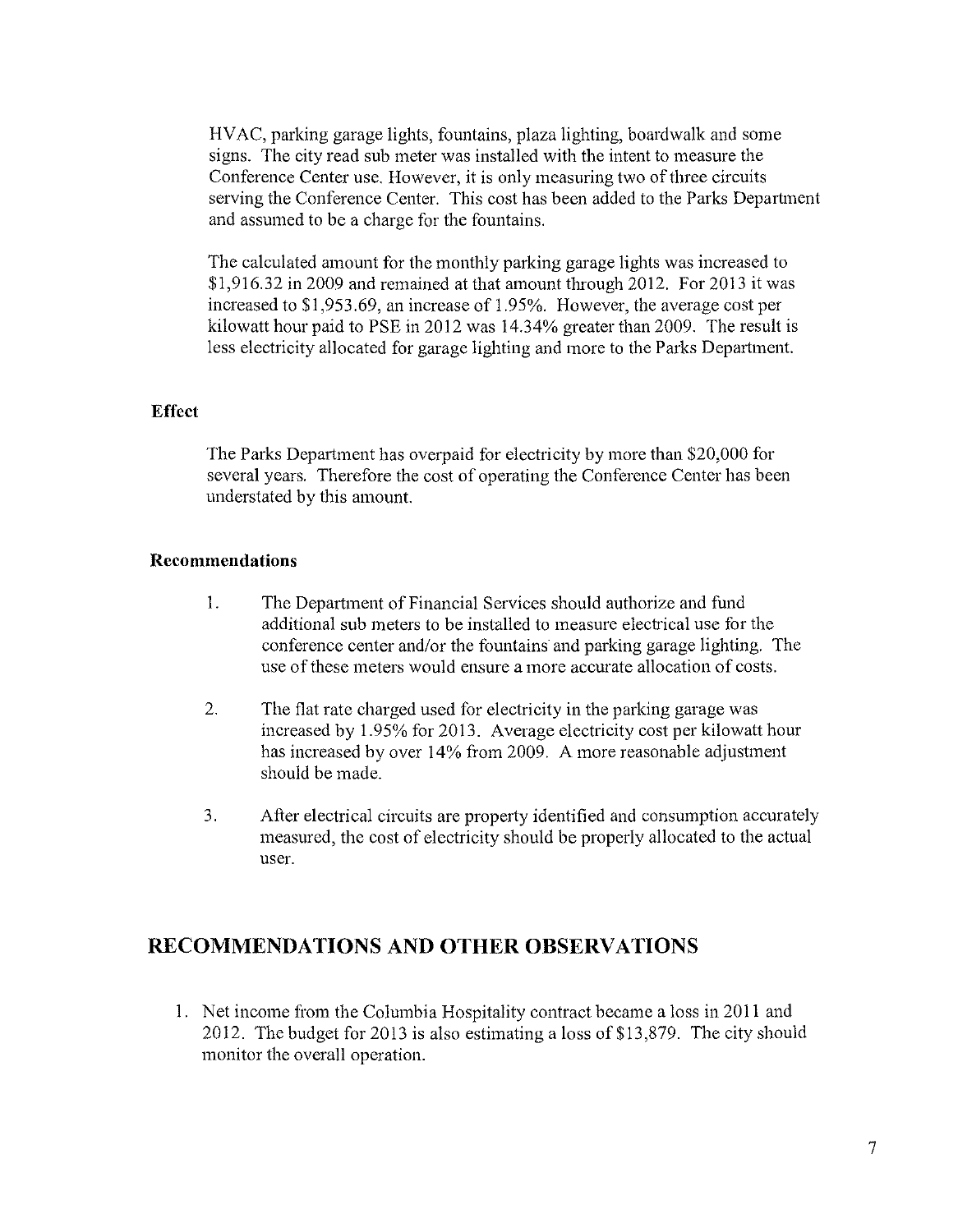2. There is a grease trap which serves the conference center kitchen and Anthony's Restaurant. The cost to pump the grease out is about \$1,000 and is done only a few times a year. A reasonable portion of the cost has not been allocated to Anthony's Restaurant. The shared cost, based on estimated use, should be collected from Anthony's.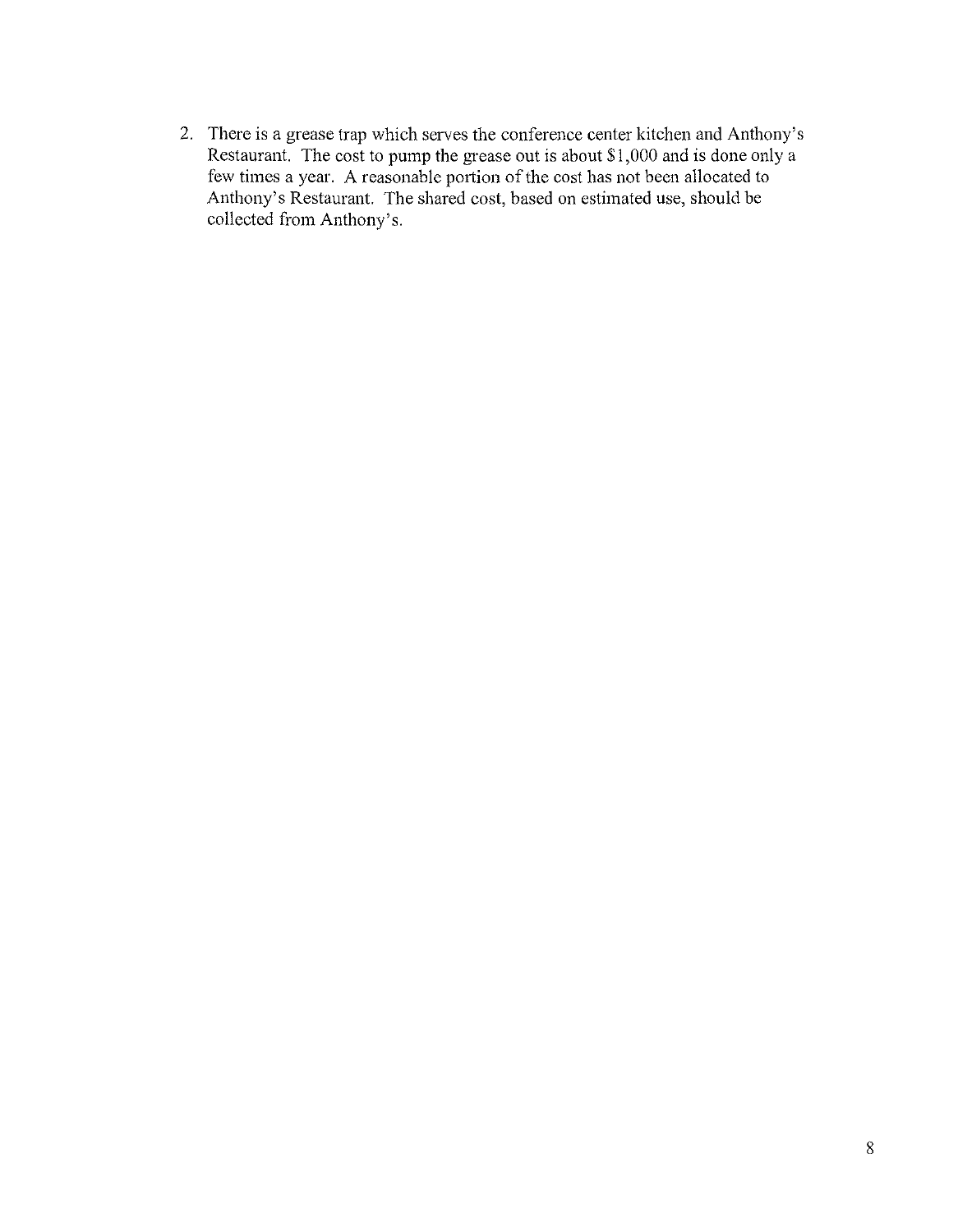Response to Kitsap Conference Center Review- draft audit report dated 02/20/13.

Per BMC 2.18.060, please find below the official response to the above referenced audit report.

*Recommendation/Summary of Results: Gross income from the Conference Center has declined and is now operating at a loss and should be reviewed by City management.* 

On page two of the draft, in the last sentence of the first paragraph under the title, Conference Center, the draft report states that the transfer from the Lodging Tax Fund is supporting marketing. In actuality, this transfer is in support of the Conference Center operations. This distinction is relevant in that while the draft report makes the recommendation that City management review operations, City management does review operations monthly, but includes this transfer as part of that review.

In reviewing the revenue and expense numbers outlined on page three of the draft audit report, finance staff was not able to validate the numbers used in the report. There were minor discrepancies in the numbers on page three as compared to those in the financial system. In addition, the numbers outlined in the pro-forma statement on page four of the draft audit report excludes significant revenue and expense categories which are part of the Conference Center fund (see paragraph above). When finance staff includes these amounts, the net operating loss decreases from \$121,682 (from the draft audit report) to \$5,924 (from the financial system), for a difference of \$115,758. Finance believes that the exclusion of these categories would cause the pro-forma to be incomplete and potentially misleading.

As mentioned above, operations of the Conference Center are reviewed monthly and are also reviewed during budget development each fiscal year. During this review, City management does consider the \$155,000 transfer as part of this review, along with the external pressures that are a result of the continued downturn in the local economy.

### *Recommendation/Summary of Results: The Parks Department has been overcharged by more than \$20,000 a year jar electricity jar the fountains in the Plaza which should be for the Conference Center.*

The fountains and lighting in the plaza located adjacent to the Conference Center is a public thoroughfare and as such, is public space assigned to the Parks Department. Costs associated with the fountains, plaza and festival lighting, boardwalk lighting, sound system lighting, etc. are appropriately charged to Parks. Although the fountains may be inactive during the winter months, the remaining items listed are in continual use. If the City were to choose to assign these costs to a non-departmental cost center or the facilities cost center, the overall impact to the General Fund would remain the same as all three cost centers are General Fund activities.

Regarding the statement made on page six of the draft audit report (middle of first paragraph under Condition) that the sub meter appears to measure only lights, kitchen, and related consumption, if this is indeed the situation, this is information that the finance staff did not know. Per prior e-mails identified regarding this sub-meter, it was indicated that the sub-meter also measures the electrical heating system associated with the Conference Center. In additional paste-mails, it was determined that over one half of the electrical bill from PSE is associated with the fountains and various plaza amenities.

The following is in response to the four specific recommendations made on page seven of the draft audit report regarding this summary: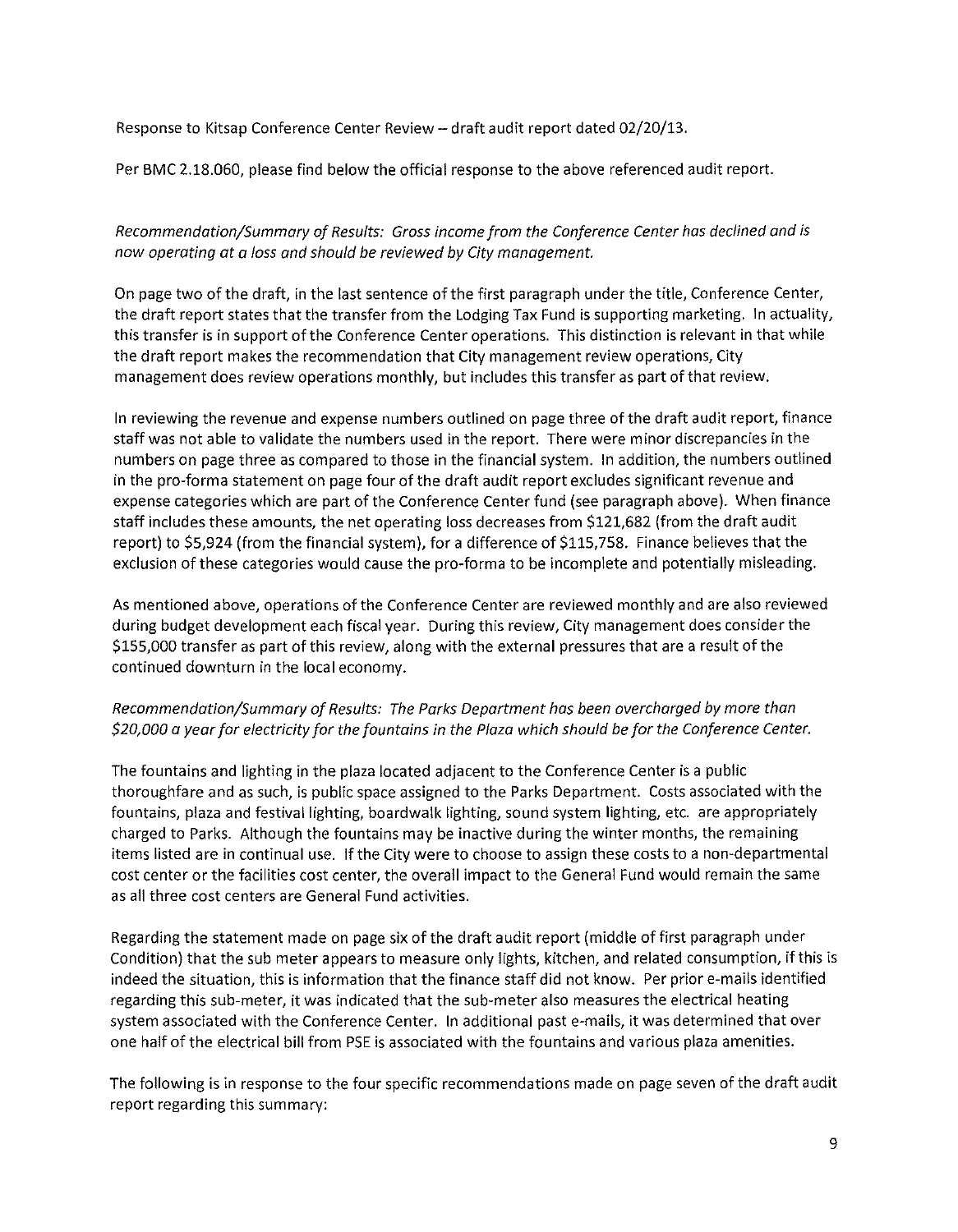- 1. The Public Works (PW) Facilities Maintenance Department does periodically review the meters associated with the conference center and plaza.
- 2. Additional sub-meters would be expensive and may not realize enough benefit to recover the costs. Sub-meters would require City staff resources to read each month, which would divert our already limited staffing resources from other projects. At the request of finance, facilities and electronics staff did review the possibility of having PSE install separate meters. It was determined that it is not possible to install additional PSE meter bases in the electrical room. The only existing available panel is 100 amp but new meters would require 200 amp on a continual basis. To run the appropriate power line in, the panel would need to be relocated and the costs would be in excess of \$30,000, exclusive of the cost of wiring and connections to the appropriate electrical consuming features.
- 3. Electrical costs were reviewed and changed with the 2013 budget. This change resulted in an immaterial difference of approximately \$450 per year.
- 4. Given the responses to the first three recommendations, number four is non-applicable.

The following is in response to Other Observations and Recommendations listed on page seven of the draft audit report:

- 1. Addressed under the response to the first Recommendation/Summary of Results regarding the Conference Center.
- 2. The City's PW's department is aware of this situation and currently does not have the resources available to negotiate a reimbursement agreement at this time.
- 3. The gas fired pre-heat boiler is for use when the Conference Center's HVAC system has been off line for an extended period of time. This boiler does not heat the facility in its entirety. It is designed to preheat space. The Conference Center remains at a constant temperature during planned use. Public Works facilities staff has controls that are monitored and operated in such manner as to lower the temperature of the facility when the Conference Center is closed or does not have an event. It is determined by the PW staff that the recommendation of the draft audit report would not provide savings if activated, as the Conference Center is rarely closed for more than one or two days in a row.
- 4. City management continually reviews the cost sharing agreements regarding the Conference Center and plaza, specifically when electrical charges may be increased by PSE.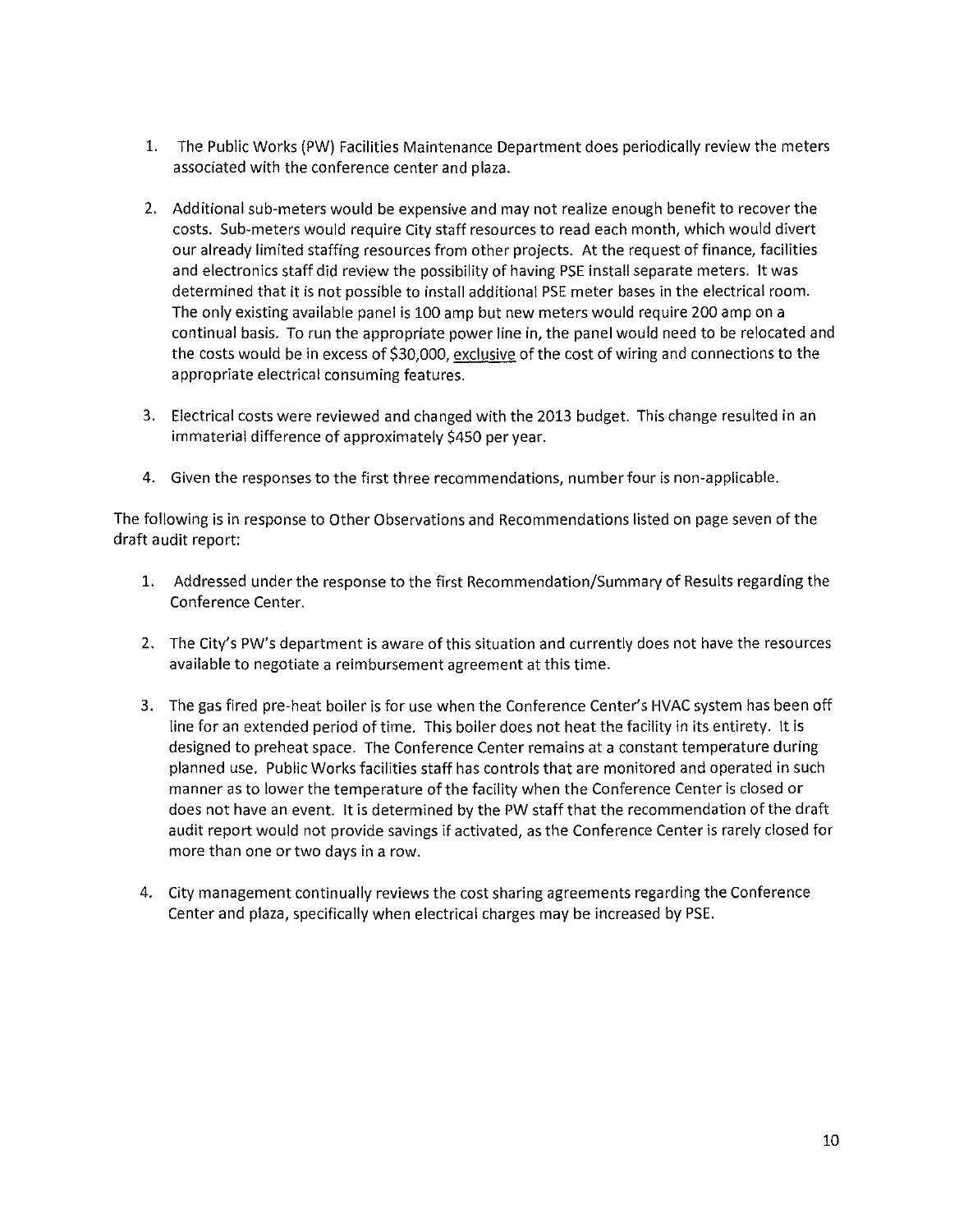# **AUDITOR'S REPLY TO DEPARTMENT OF FINANCIAL SERVICES RESPONSE**

The Department of Financial Services issued the response on the previous two pages to the original draft of this audit report. This reply is intended to assist in reconciling the responses made to the draft to the final report.

## **I. The Finance response states that the Lodging Tax transfer is to support operations at the Conference Center and not marketing.**

A written record does not exist of what the intended transfer is to be used for. After inquiry of several officials and staff; the consensus was that expenditure for operations was permissible and probably intended. The original draft was changed.

## **2. The Finance response notes there were differences in the numbers on page three compared to the financial system.**

The amounts used in the report are taken from annual financial statements provided to the city by Columbia Hospitality Inc.

### **3. The Finance response states they do not agree with the pro forma statement.**

The revenues reflected in the pro forma include all but the space rent income from the yacht broker. The expenses do not include salaries for employees maintaining the plaza and board walk and do not include reimbursements for these expenses from the building tenants. These items were excluded since they do not relate directly to the Conference Center. The financial infonnation is taken from the 2011 budget ledgers

## **4. The Finance response states that additional electrical sub-meters would be expensive.**

The Finance Department requested Public Works to consider the ability of PSE to change the service to the Conference Center and add meters. This was discussed many years ago and is not feasible. The existing sub-meter measuring two of three circuits for the Conference Center works quite well. Public Works estimates the additional meter would cost less than \$1,000. The addition of a sub-meter for the garage lighting would also ensure an accurate calculation of costs for all users for their share of that electricity.